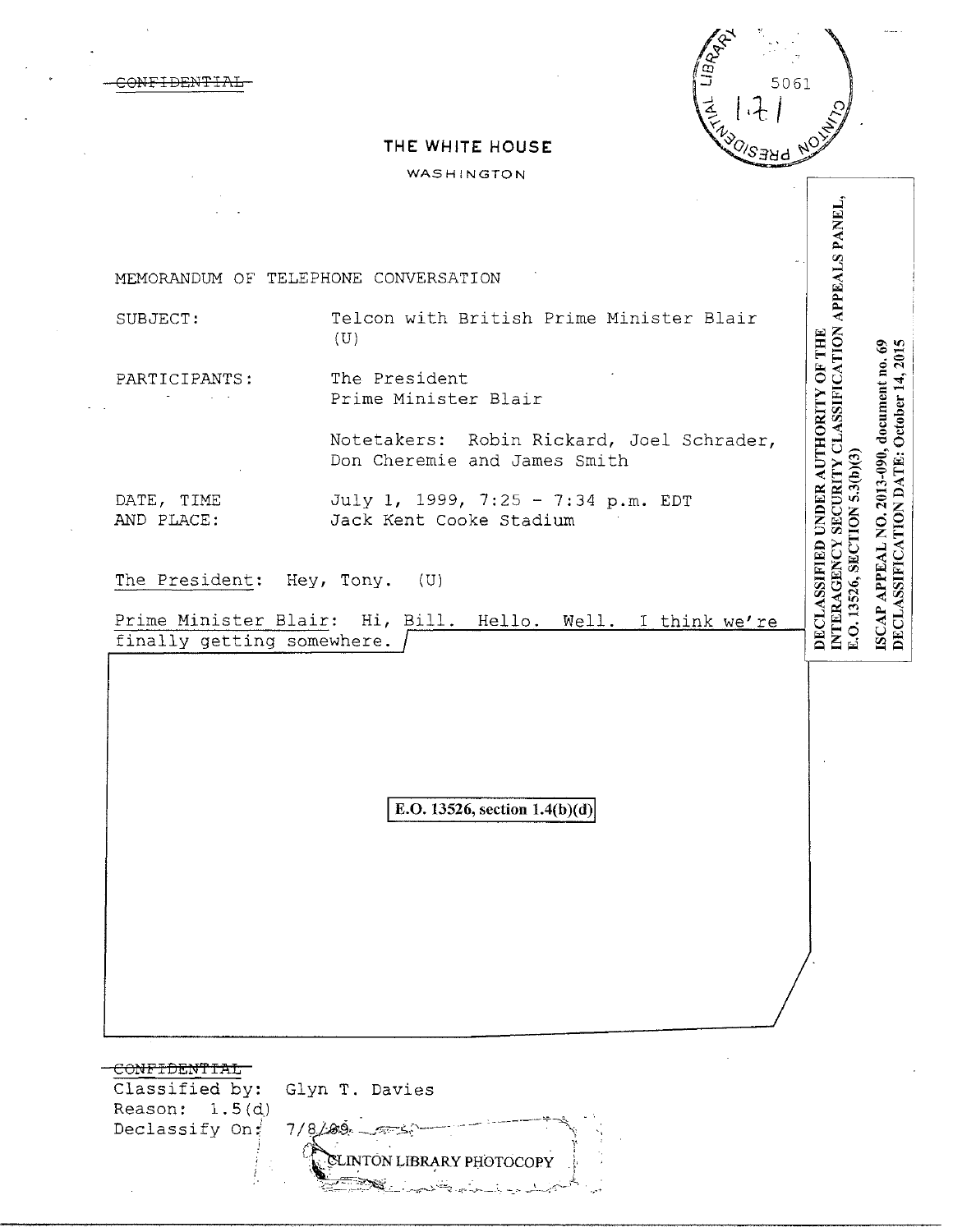## $-$ CONFIDENTIAL  $2$

The President: Yes. They say they can't do it before the end of October? ...(e)

Prime Minister Blair: Yes, they can't do it earlier.  $\varphi$ 

The President: It would be interesting to see if they would do it earlier if they can get in earlier. (e)

Prime Minister Blair: **E.O. 13526, section 1.4(b)(d)** 

The President: Yes, I can see that, actually.  $\sqrt{CT}$ 

Prime Minister Blair:

The President:

**E.O. 13526, section 1.4(d)** 

Prime Minister Blair:

**E.O. 13526, section 1.4(b)(d)** 

The President: I'm happy to. Do you want me to call tonight? Do they know about the proposal?  $\mathcal{L}$ 

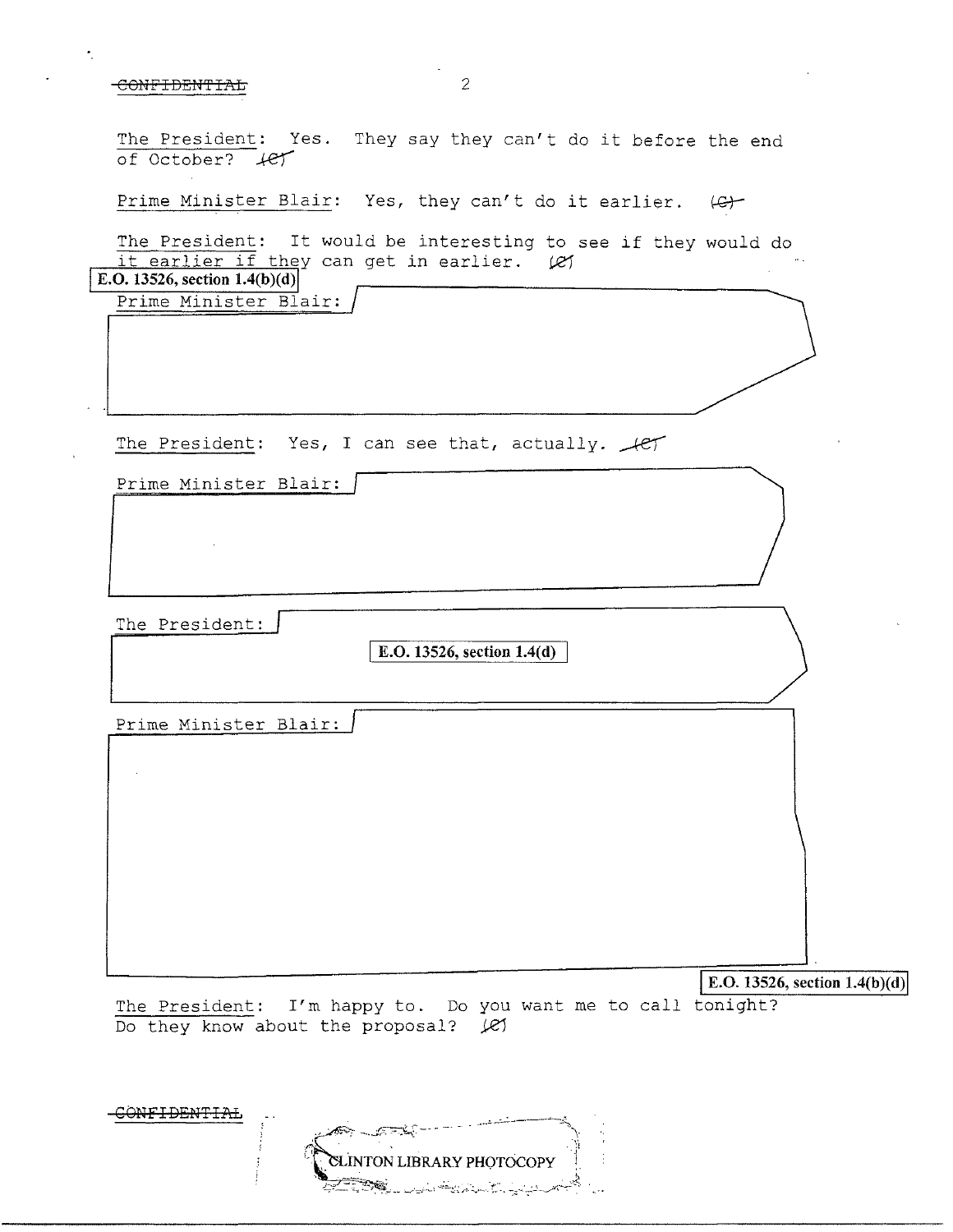CONFIDENTIAL 3

**E.O.** 13526, section  $1.4(b)(d)$ 

Prime Minister Blair:

The President: I'll call Trimble tonight. Gerry tonight?  $\{e\}$ 

 $\overline{\phantom{a}}$  and  $\overline{\phantom{a}}$  and  $\overline{\phantom{a}}$  and  $\overline{\phantom{a}}$  and  $\overline{\phantom{a}}$  and  $\overline{\phantom{a}}$  and  $\overline{\phantom{a}}$  and  $\overline{\phantom{a}}$  and  $\overline{\phantom{a}}$  and  $\overline{\phantom{a}}$  and  $\overline{\phantom{a}}$  and  $\overline{\phantom{a}}$  and  $\overline{\phantom{a}}$  and  $\overline{\phantom{a}}$  a

Prime Minister Blair: /

The President: Because Bertie's gone back to Dublin, right?  $+e\tau$ 

Prime Minister Blair: Yes, he has. Jim can check.  $|C\rangle$ 

The President: I will have Jim check to see if the Irish have talked to Gerry. If they have, I will call him. In any event, I'll talk to David. When I call him, what should I say? That I<br>hope he takes this deal? (e)<br>Prime Minister Blair: Yes, that's right. hope he takes this deal? *JET* 

~----\_\_\_\_--1

The President: Yes. And you will make this agreement public tomorrow? This proposal?  $\angle$ el

Prime Minister Blair: Yes.

The President: At what point tomorrow will you publicly float this? So I could make a public comment.  $(\mathcal{L})$ 

Prime Minister Blair: Our people will coordinate with your folks. Hang on just a second.

**IE.O. 13526, section 1.4(b)(d)** 

The President: Yes, I shouldn't talk to Gerry before the Irish. That would be usurping. GY

CONFIDENTIAL **ARA LATTELL** SLINTON LIBRARY PHOTOCOPY سيعدد وساعته الأسياس سيتباهج